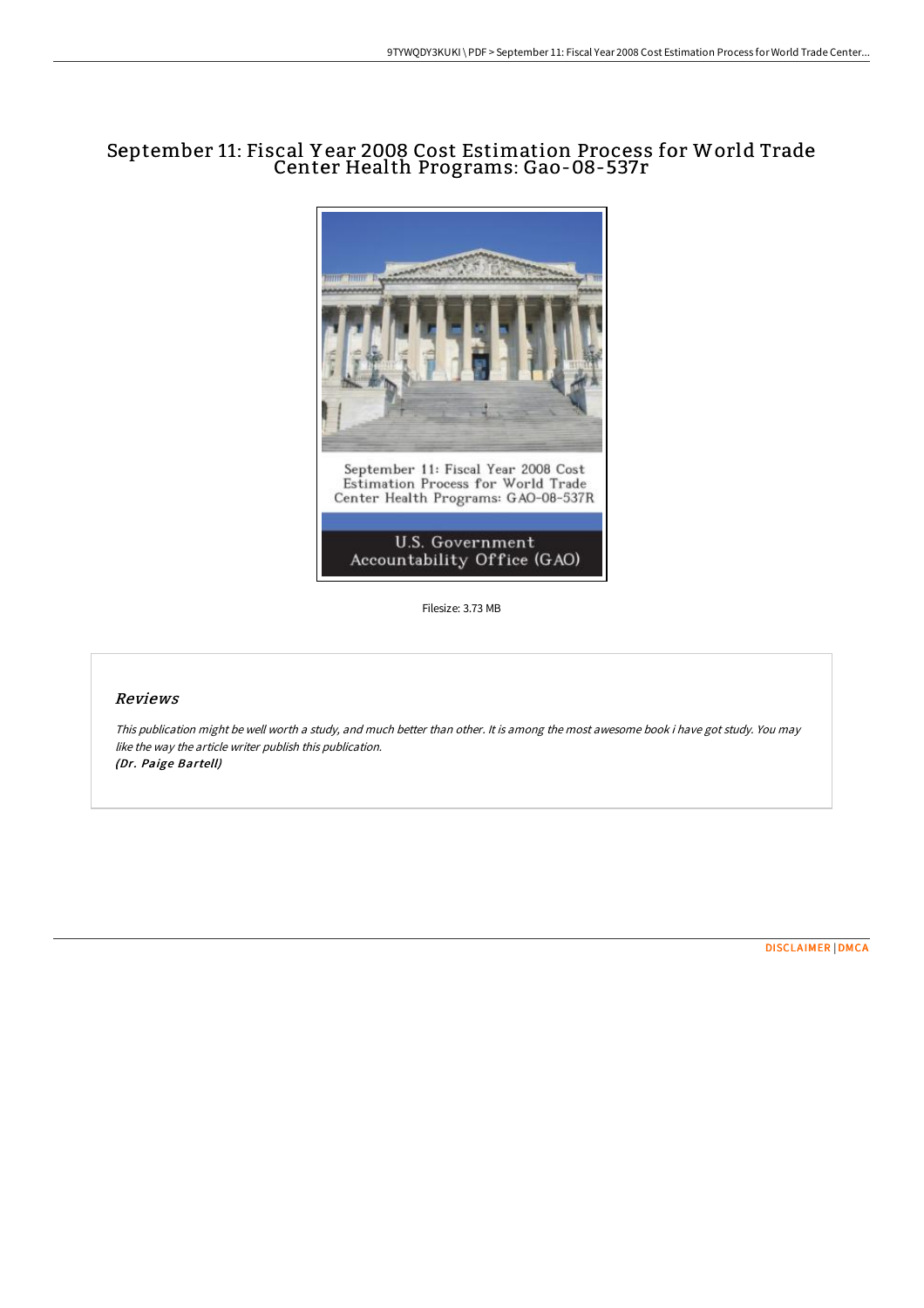## SEPTEMBER 11: FISCAL YEAR 2008 COST ESTIMATION PROCESS FOR WORLD TRADE CENTER HEALTH PROGRAMS: GAO-08-537R



To download September 11: Fiscal Year 2008 Cost Estimation Process for World Trade Center Health Programs: Gao-08-537r PDF, remember to follow the link under and save the document or get access to other information that are related to SEPTEMBER 11: FISCAL YEAR 2008 COST ESTIMATION PROCESS FOR WORLD TRADE CENTER HEALTH PROGRAMS: GAO-08-537R ebook.

BiblioGov. Paperback. Book Condition: New. This item is printed on demand. Paperback. 28 pages. Dimensions: 9.7in. x 7.4in. x 0.1in.Following the World Trade Center (WTC) attack, federal funding was provided to government agencies and private organizations to establish programs for screening, monitoring, or treating responders for illnesses and conditions related to the WTC disaster. Within the Department of Health and Human Services (HHS), the Centers for Disease Control and Preventions (CDC) National Institute for Occupational Safety and Health (NIOSH) awards grants for and oversees the WTC health programs that provide services for responders to the WTC attack. Federal funds appropriated or awarded for the WTC health programs from October 2001 through November 2007 have totaled 261. 1 million. These funds were provided for screening and monitoring services, outpatient and inpatient treatment, and program support. NIOSH has awarded the bulk of the funding. For fiscal year 2007, NIOSH estimated that medical monitoring, treatment services, and associated program support services for WTC health programs could range in cost from about 230 million to 283 million. However, in July 2007 we reported that NIOSH did not have a reliable cost estimation process. We found that NIOSH and its grantees had included potential costs for certain program changes that might not be implemented and, in the absence of actual treatment cost data, had relied on questionable assumptions. We noted that HHS officials had required the two largest grantees--New York City Fire Departments WTC Medical Monitoring and Treatment Program (FDNY) and the New YorkNew Jersey (NYNJ) WTC Consortium--to report detailed cost data to improve future cost estimates. In fall 2007 the NIOSH director briefed congressional staff on the cost estimate for the WTC health programs for fiscal year 2008 and on changes NIOSH made to its cost estimation process for that year. In light of...

 $\left| \frac{1}{2} \right|$ Read September 11: Fiscal Year 2008 Cost Estimation Process for World Trade Center Health Programs: [Gao-08-537r](http://www.bookdirs.com/september-11-fiscal-year-2008-cost-estimation-pr.html) Online

Download PDF September 11: Fiscal Year 2008 Cost Estimation Process for World Trade Center Health Programs: [Gao-08-537r](http://www.bookdirs.com/september-11-fiscal-year-2008-cost-estimation-pr.html)